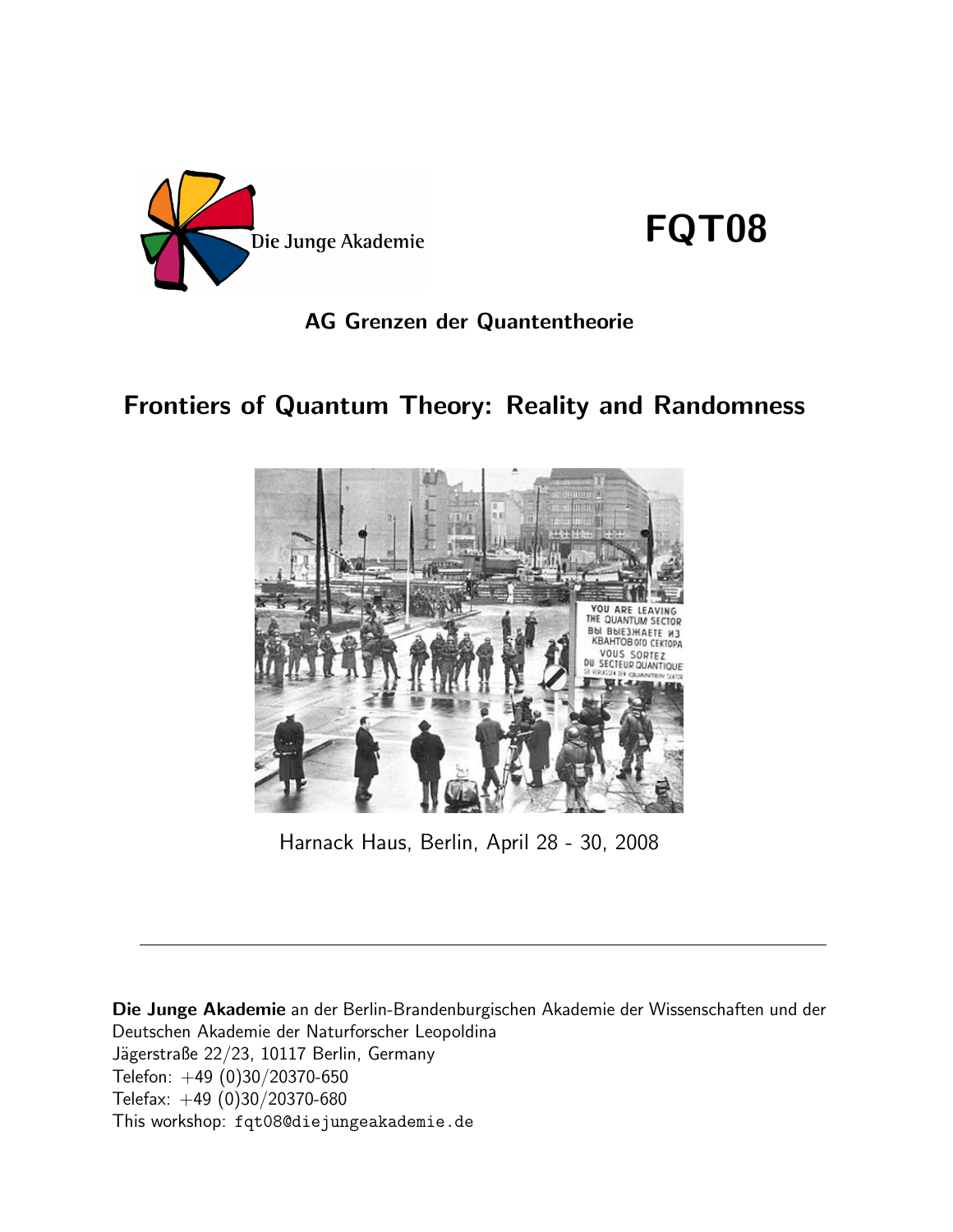## Monday, April 28

| 13:00           | Lunch                                                                    |
|-----------------|--------------------------------------------------------------------------|
| 14:00           | Cord Müller<br>Welcome                                                   |
|                 | $14:00 - 14:45$ Anton Zeilinger                                          |
|                 | Information and Quantum Information and the Foundations of Physics       |
| $14:45 - 15:30$ | <b>Maximilian Schlosshauer</b>                                           |
|                 | The nature of quantum states and collapse: Interpretations, decoherence, |
|                 | and classical concepts                                                   |
|                 | $15:30 - 16:15$ Tea and Discussion                                       |
| $16:15 - 17:00$ | chair: Walter Hofstetter<br><b>Brigitte Falkenburg</b>                   |
|                 | Wave-Particle Duality in recent Quantum Optics                           |
|                 | $17:00 - 17:45$ Klaus Hornberger                                         |
|                 | Decoherence and the boundaries of the quantum world                      |
| $17:45 - 18:30$ | chair: Melanie Schnell<br><b>Theo Nieuwenhuizen</b>                      |
|                 | Physical model for simultaneous measuring of non-commuting variables     |
| $18:30 - 19:15$ | <b>Discussion</b>                                                        |
| 19:30           | Dinner at the Harnack Haus                                               |

## Tuesday, April 29

|                              | $09:00 - 09:45$ Joy Christian                             | chair Christian Fleischhack |
|------------------------------|-----------------------------------------------------------|-----------------------------|
|                              | Physical Irrelevance of Bell's Theorem and its Variants   |                             |
| $09:45 - 10:30$              | <b>Carsten Held</b>                                       |                             |
|                              | Quantum Measurement and No-Hidden-Variable-Proofs         |                             |
|                              | $10:30 - 11:00$ Coffee and Discussion                     |                             |
|                              | $11:00 - 11:45$ Harald Weinfurter                         | chair: Mathias Kläui        |
|                              | Loophole free Beel tests?                                 |                             |
| $11:45 - 12:30$              | <b>Immanuel Bloch</b>                                     |                             |
|                              | Quantum Measurements and Simulations with Ultracold Atoms |                             |
| $12:30 - 13:00$              | <b>Discussion</b>                                         |                             |
| 13:00                        | Lunch                                                     |                             |
| $14:30 - 15:15$ Rainer Blatt |                                                           | chair: Philip Walther       |
|                              | Quantum Information Science with Trapped $Ca^+$ lons      |                             |
| $15:15 - 16:00$              | <b>Artur Ekert</b>                                        |                             |
|                              | Why Everett was right and everyone else is wrong          |                             |
|                              | $16:00 - 16:30$ Tea and Discussion                        |                             |
| $16:30 - 17:15$ Alain Aspect |                                                           | chair: Gerhard Ernst        |
|                              | tba                                                       |                             |
| $17:15 - 18:30$              | <b>Robert Griffiths</b>                                   |                             |
|                              | Consistent Quantum Probabilities                          |                             |
| $18:30 - 19:00$              | <b>Discussion</b>                                         |                             |
| 19:30                        | Conference Dinner in the "Ristorante II Mulino"           |                             |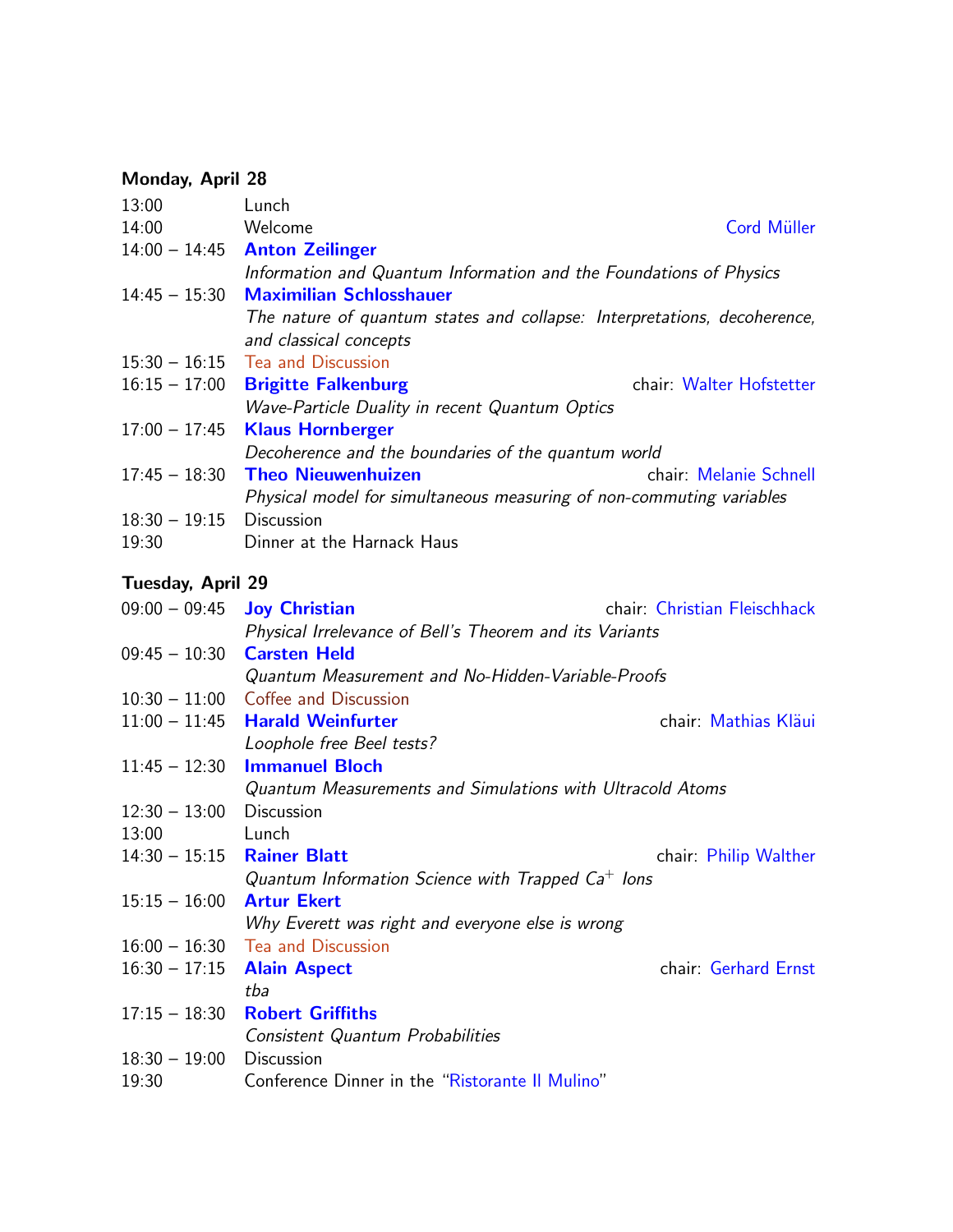## Wednesday, April 30

| $09:00 - 09:45$ Richard Gill |                                                                         | chair: Ulrich Schollwöck    |
|------------------------------|-------------------------------------------------------------------------|-----------------------------|
|                              | Why Bell's theorem is still relevant and still untested                 |                             |
|                              | $09:45 - 10:30$ Berthold-Georg Englert                                  |                             |
|                              | No Mist in Copenhagen                                                   |                             |
|                              | $10:30 - 11:00$ Coffee and Discussion                                   |                             |
| $11:00 - 11:45$ Claus Kiefer |                                                                         | chair: Volker Springel      |
|                              | Quantum gravity and the probability interpretation of quantum mechanics |                             |
| $11:45 - 12:30$              | <b>Holger Lyre</b>                                                      |                             |
|                              | Realism, Scientific Realism and Quantum Interpretations                 |                             |
| $12:30 - 13:00$              | <b>Discussion</b>                                                       |                             |
| 13:00                        | Lunch                                                                   |                             |
|                              | $14:30 - 15:15$ Reinhard Werner                                         | chair: Christine Silberhorn |
|                              | Layers of interpretation: what should we teach?                         |                             |
| $15:15 - 16:00$              | Closing                                                                 |                             |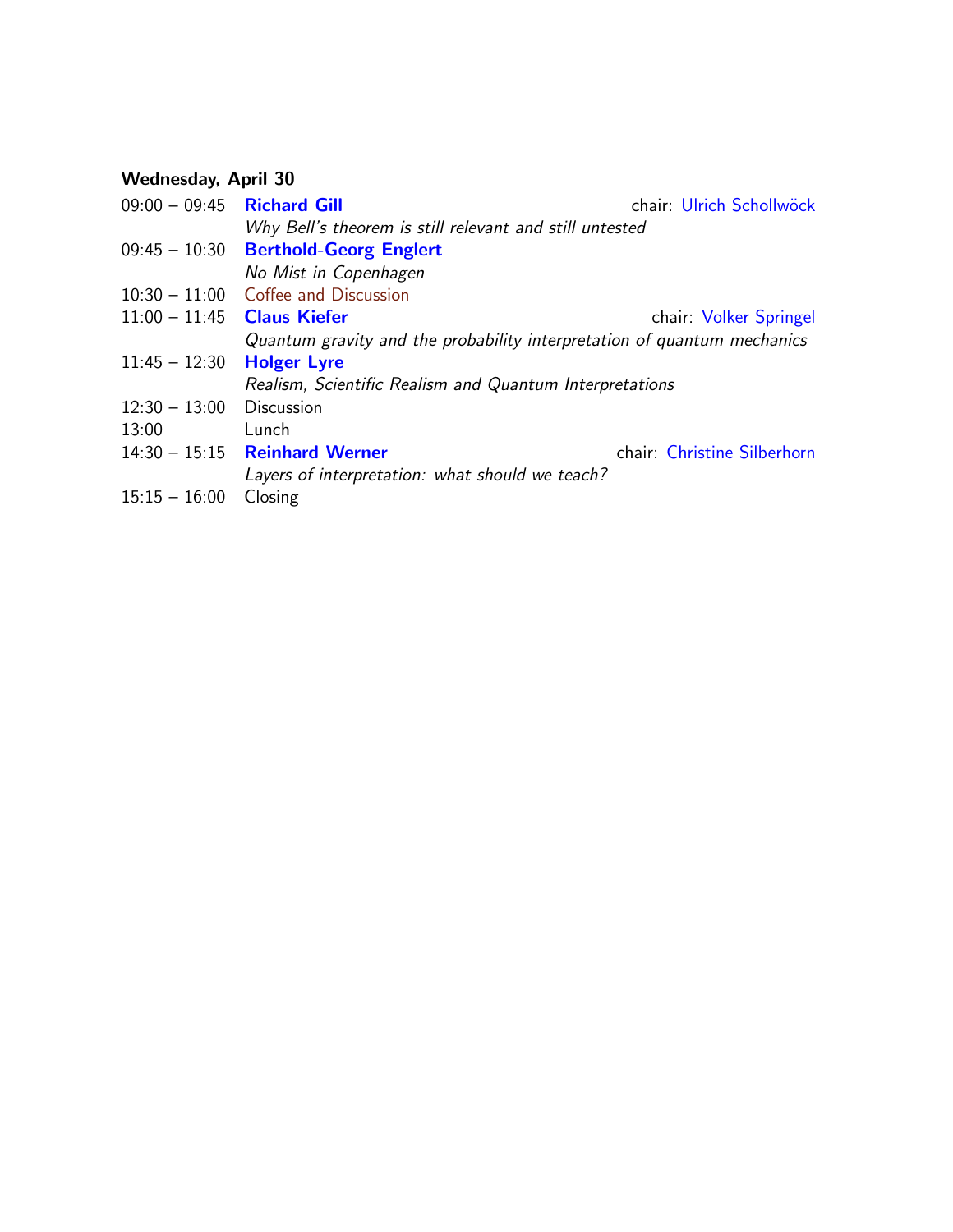Invited Speakers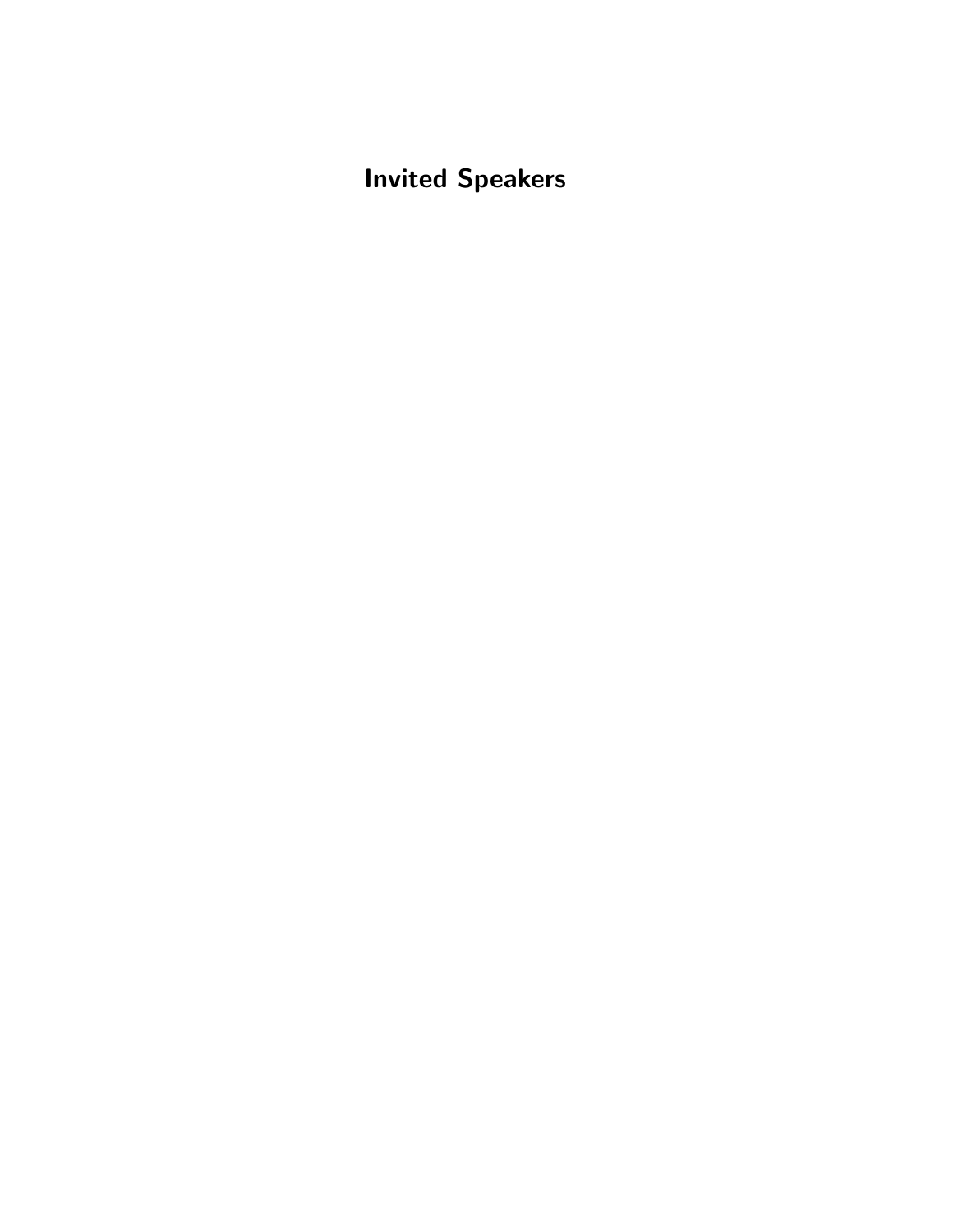## <span id="page-4-0"></span>Alain Aspect

Laboratoire Charles Fabry de l'Institut d'Optique, Palaiseau alain.aspect@institutoptique.fr

Talk: Tuesday 16:30 – 17:15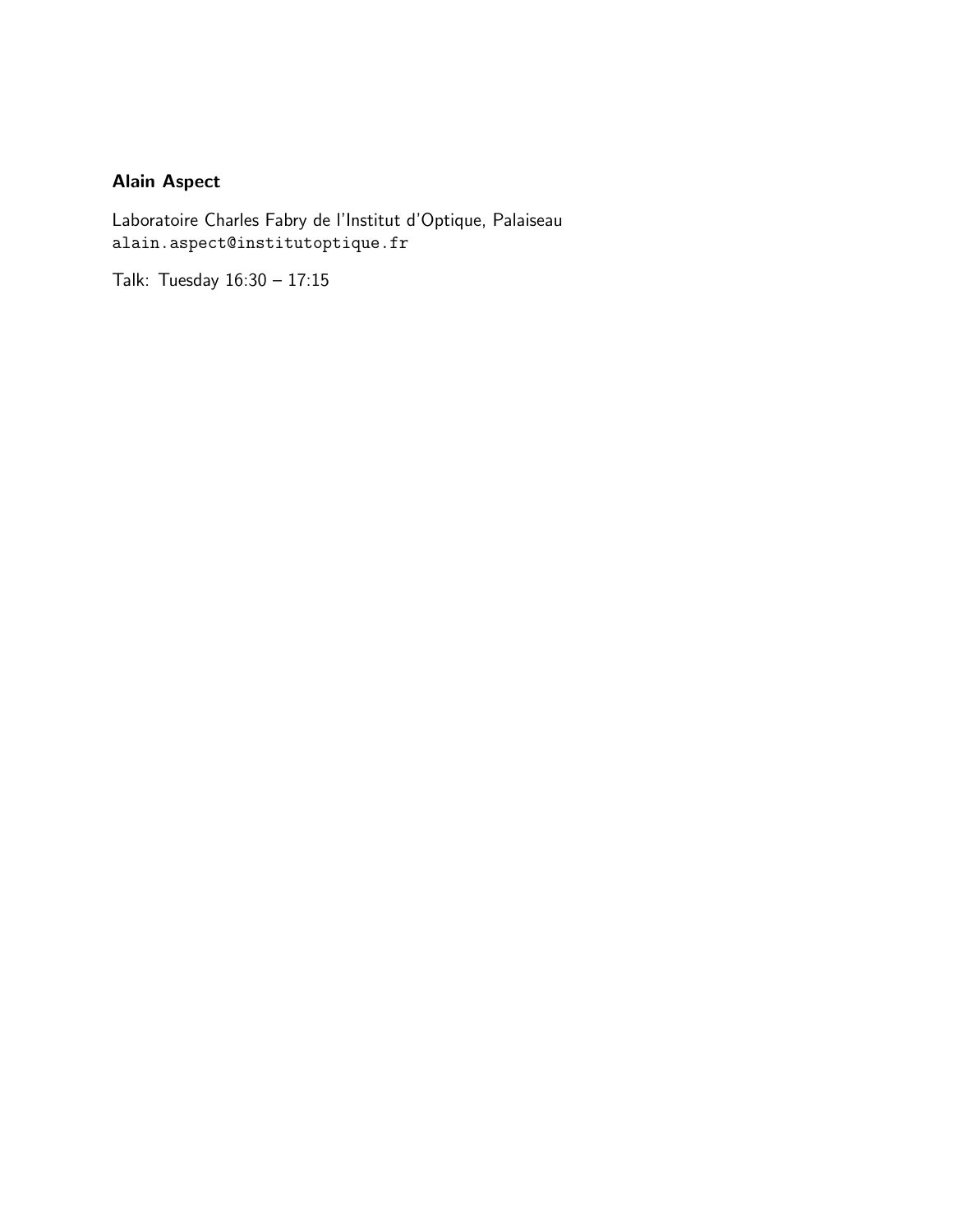#### <span id="page-5-0"></span>Rainer Blatt

Institut für Experimentalphysik, Universität Innsbruck Rainer.Blatt@uibk.ac.at

Talk: Tuesday 14:30 – 15:15

#### Quantum Information Science with Trapped  $Ca^+$  lons

Trapped strings of cold ions provide an ideal system for quantum information processing. The quantum information can be stored in individual ions and these qubits can be individually prepared; the corresponding quantum states can be manipulated and measured with nearly 100% detection efficiency. With a small ion-trap quantum computer based on up to eight trapped  $Ca<sup>+</sup>$  ions as qubits we have generated genuine quantum states in a pre-programmed way. In particular, we have generated GHZ and W states in a fast and scalable way and we have demonstrated for the first time a Toffoli gate with trapped ions which is analyzed via state and process tomography. Entanglement swapping was demonstrated on demand and high fidelity CNOT-gate operations are investigated towards fault-tolerant quantum computing. As an application to quantum metrology, with Bell states as a resource, entangled states are used for quantum metrology on an optical clock transition.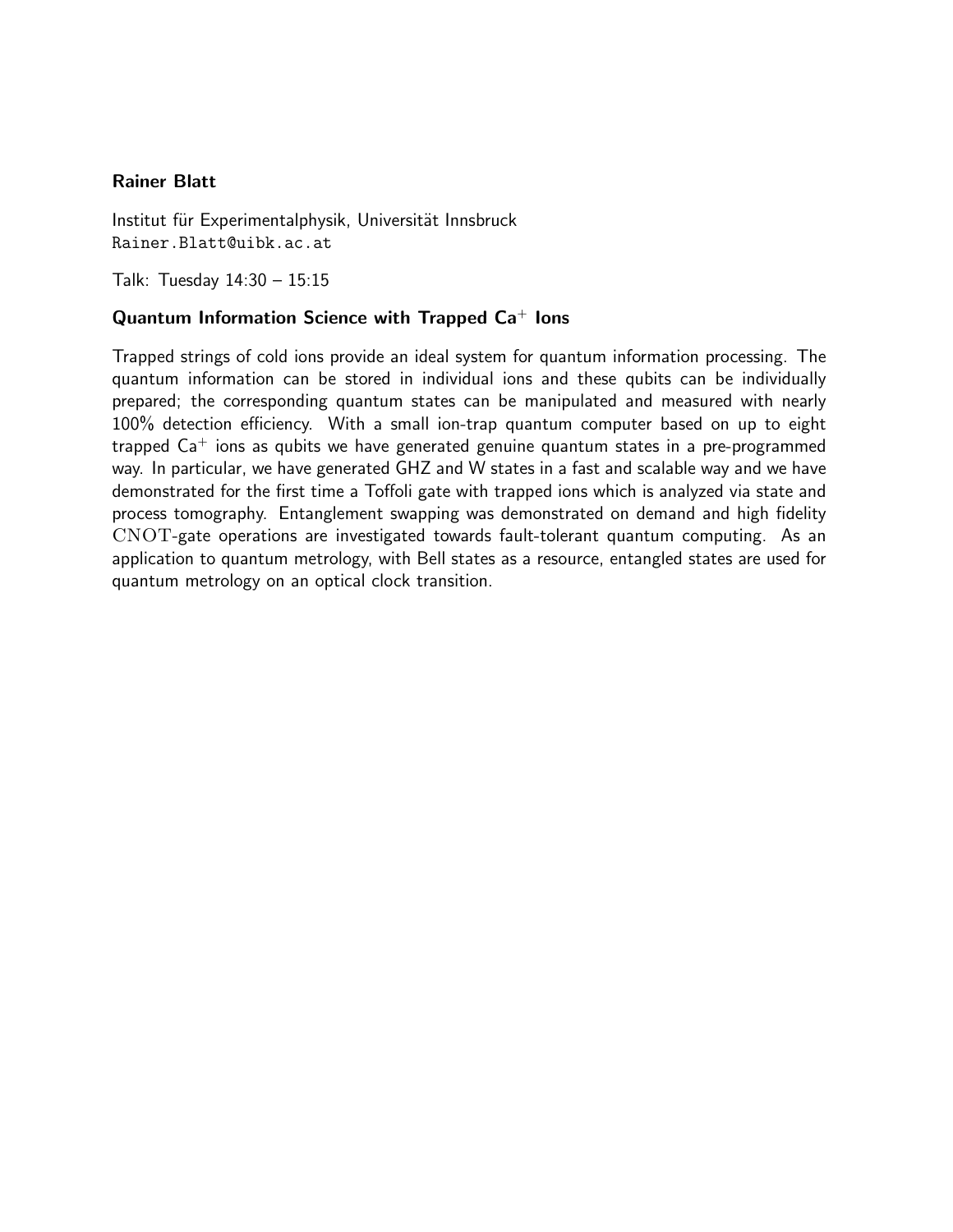#### <span id="page-6-0"></span>Immanuel Bloch

Johannes Gutenberg Universität Mainz, Germany Bloch@uni-mainz.de

Talk: Tuesday 11:45 – 12:30

Quantum Measurements and Simulations with Ultracold Atoms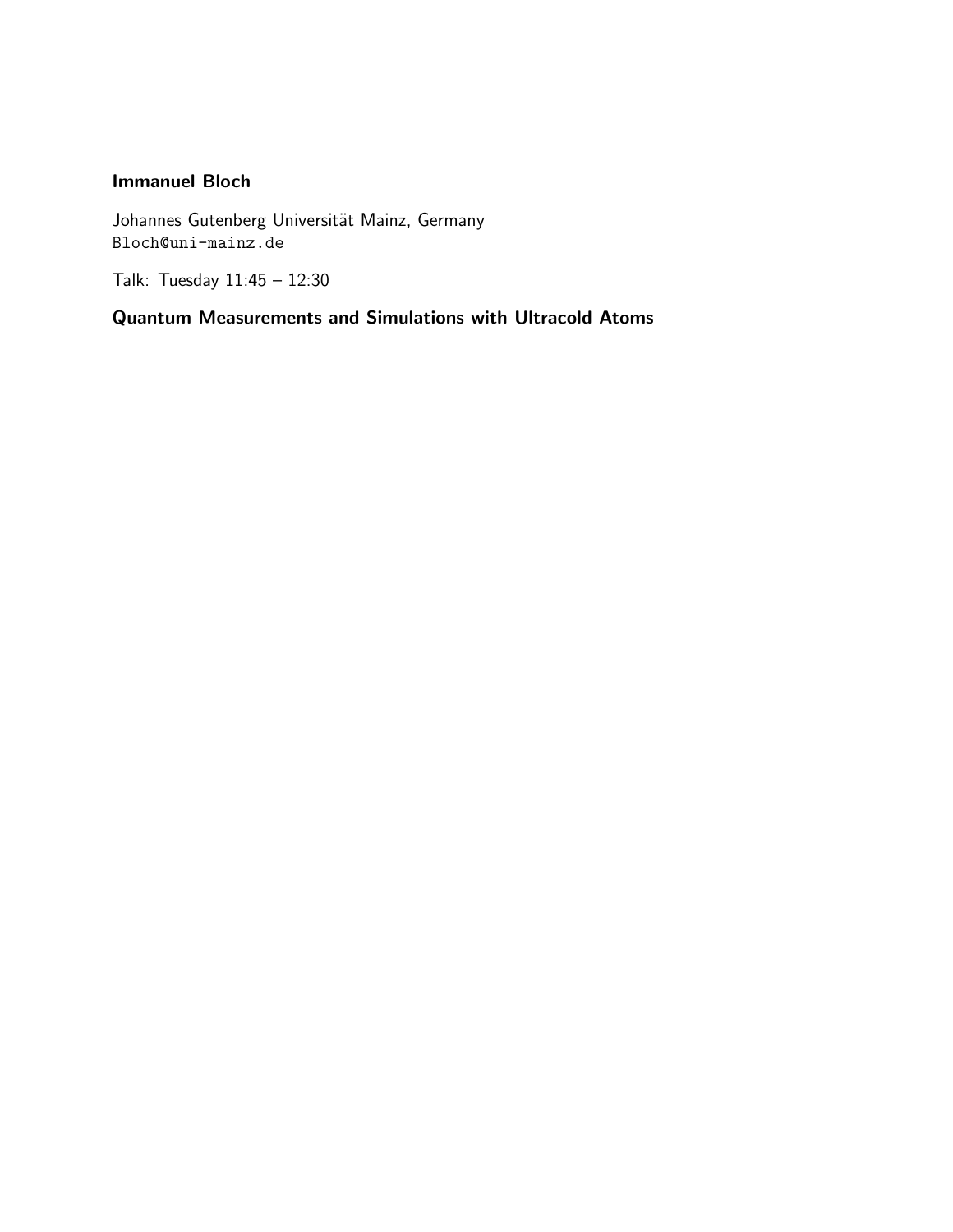#### <span id="page-7-0"></span>Joy Christian

Wolfson College, Oxford University, UK joy.christian@wolfson.oxford.ac.uk

Talk: Tuesday 09:00 – 09:45

#### Physical Irrelevance of Bell's Theorem and its Variants

Bell's theorem is generally believed to have proved that no physical theory can be reconciled with the notion of a complete local reality espoused by Einstein, Podolsky, and Rosen. However, I will show that the framework of local realistic theories employed by Bell and his followers in the proofs of their theorems is itself far from complete. In fact, by judiciously completing the framework used by Bell to represent the elements of physical reality, his theorem can be rendered irrelevant for the notion of local realism. I will demonstrate this fact by means of an explicit counterexample to Bell's theorem, which is based on the system of directed real numbers developed by Grassmann and Clifford. In particular, I will show that a strictly local, purely deterministic, and manifestly realistic Clifford-algebraic model exists that exactly reproduces every prediction of quantum mechanics relevant for the EPR-Bohm type experiments, without necessitating either remote contextuality or backward causation. The model thus renders the notion of entanglement amenable to a statistical interpretation, and opens up the possibility of a fully deterministic, local, and realistic underpinning of the quantum phenomena.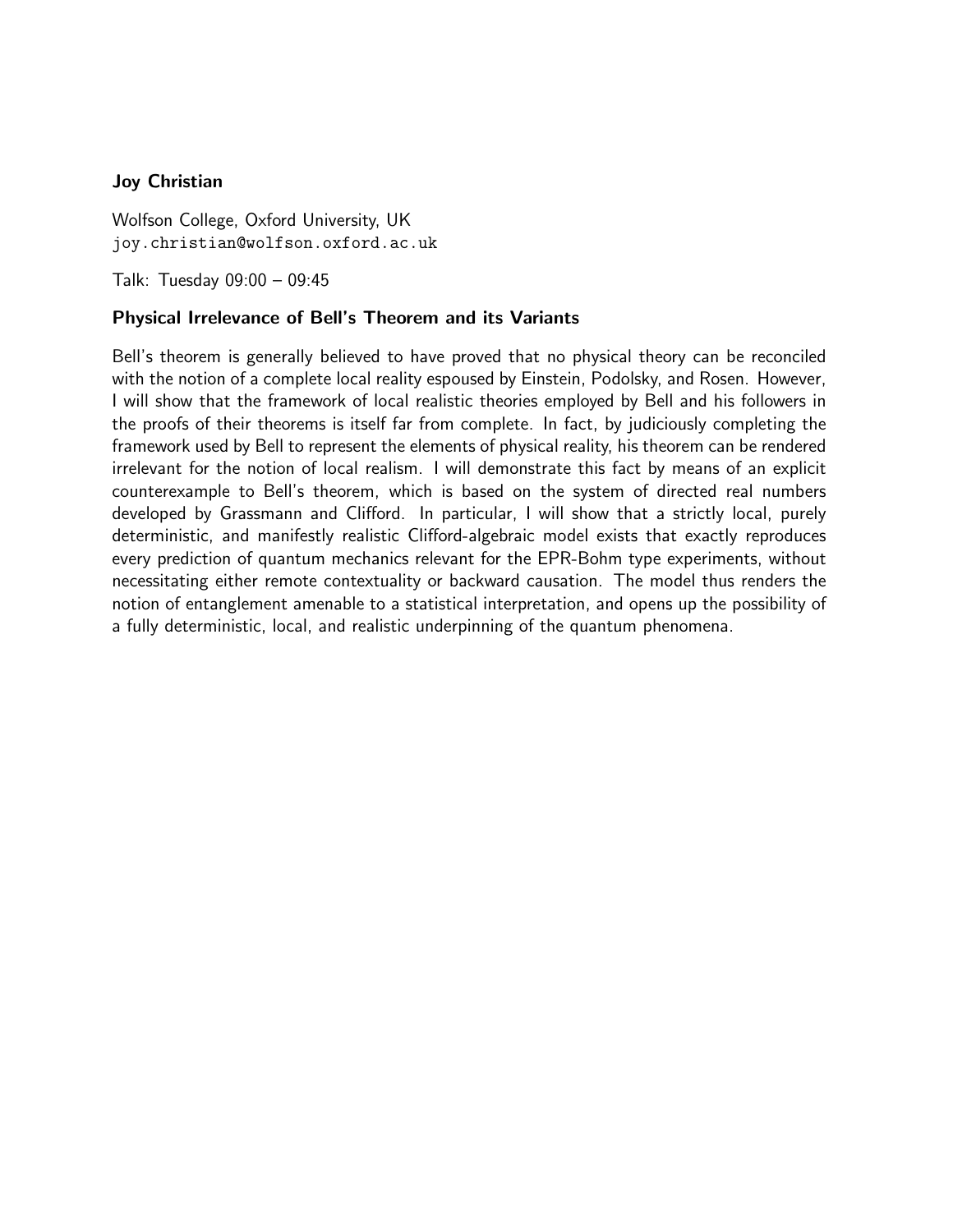#### <span id="page-8-0"></span>Artur Ekert

Mathematical Insitute, University of Oxford, UK, and Director at Centre for Quantum Technologies, National University of Singapore artur.ekert@qubit.org

Talk: Tuesday 15:15 – 16:00

### Why Everett was right and everyone else is wrong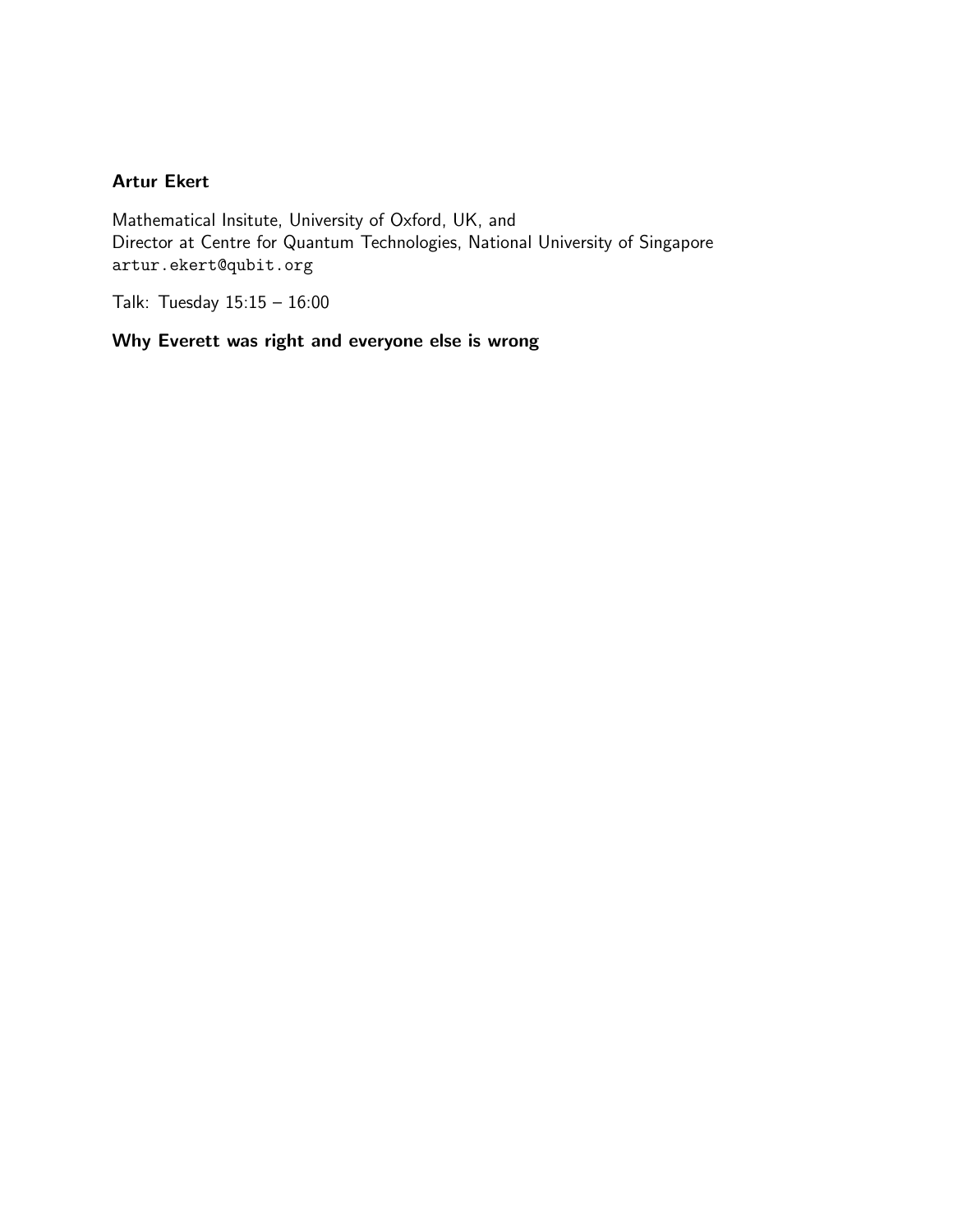## <span id="page-9-0"></span>Berthold-Georg Englert

Department of Physics, National University of Singapore phyebg@nus.edu.sg

Talk: Wednesday 09:45 – 10:30

#### No Mist in Copenhagen

I will argue that there are no problems with standard quantum mechanics. In particular, the so-called measurement problem is nothing to worry about, and there is nothing paradoxical about Schrödinger's poor cat.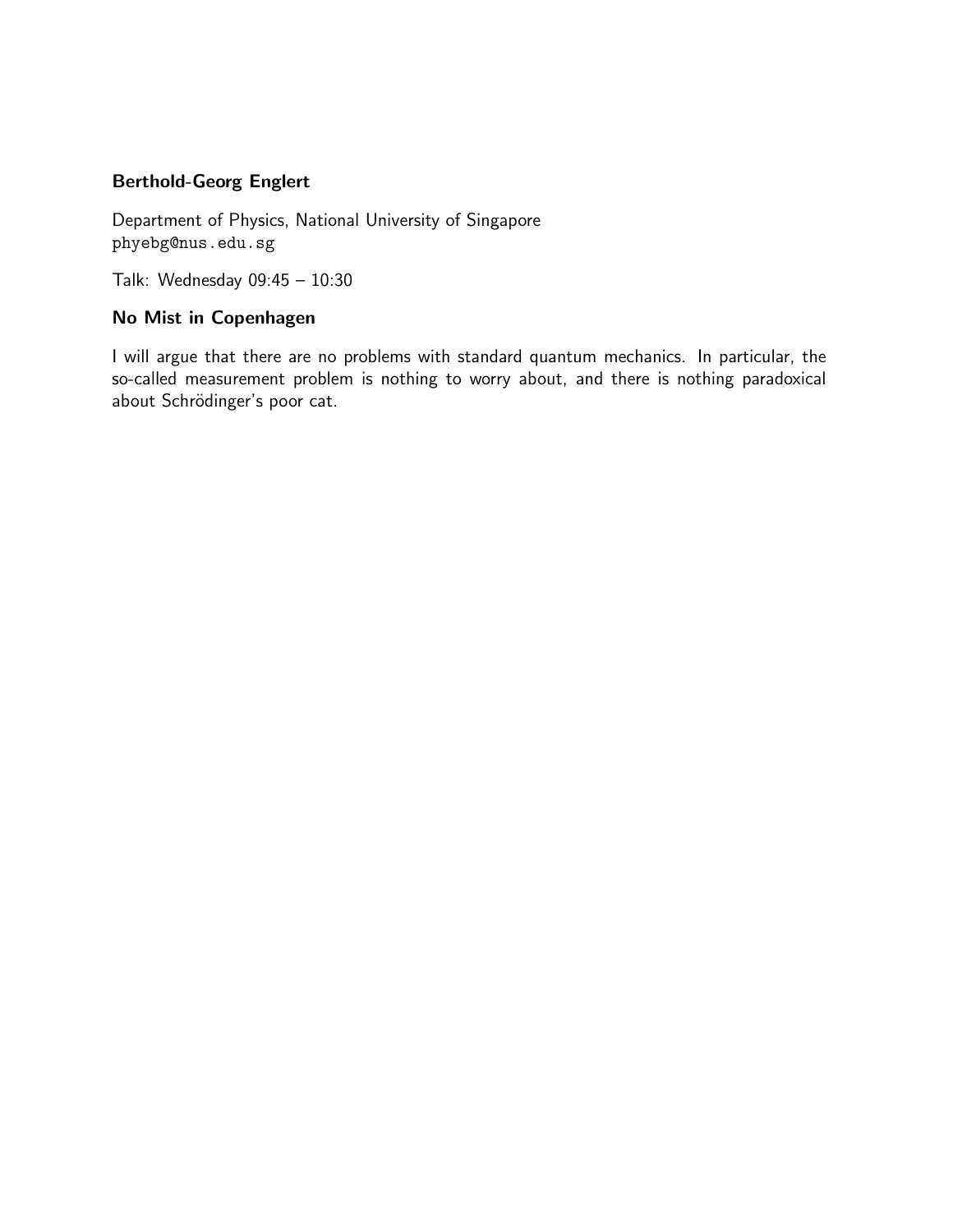#### <span id="page-10-0"></span>Brigitte Falkenburg

Institut für Philosophie, Technische Universität Dortmund falkenburg@fb14.uni-dortmund.de

Talk: Monday 16:15 – 17:00

#### Wave-Particle Duality in recent Quantum Optics

After giving a short survey on the history of wave-particle duality and the pragmatic approach of many physicists to the preparation of waves and the detection of particles, recent "Which Way" experiments of quantum optics are discussed.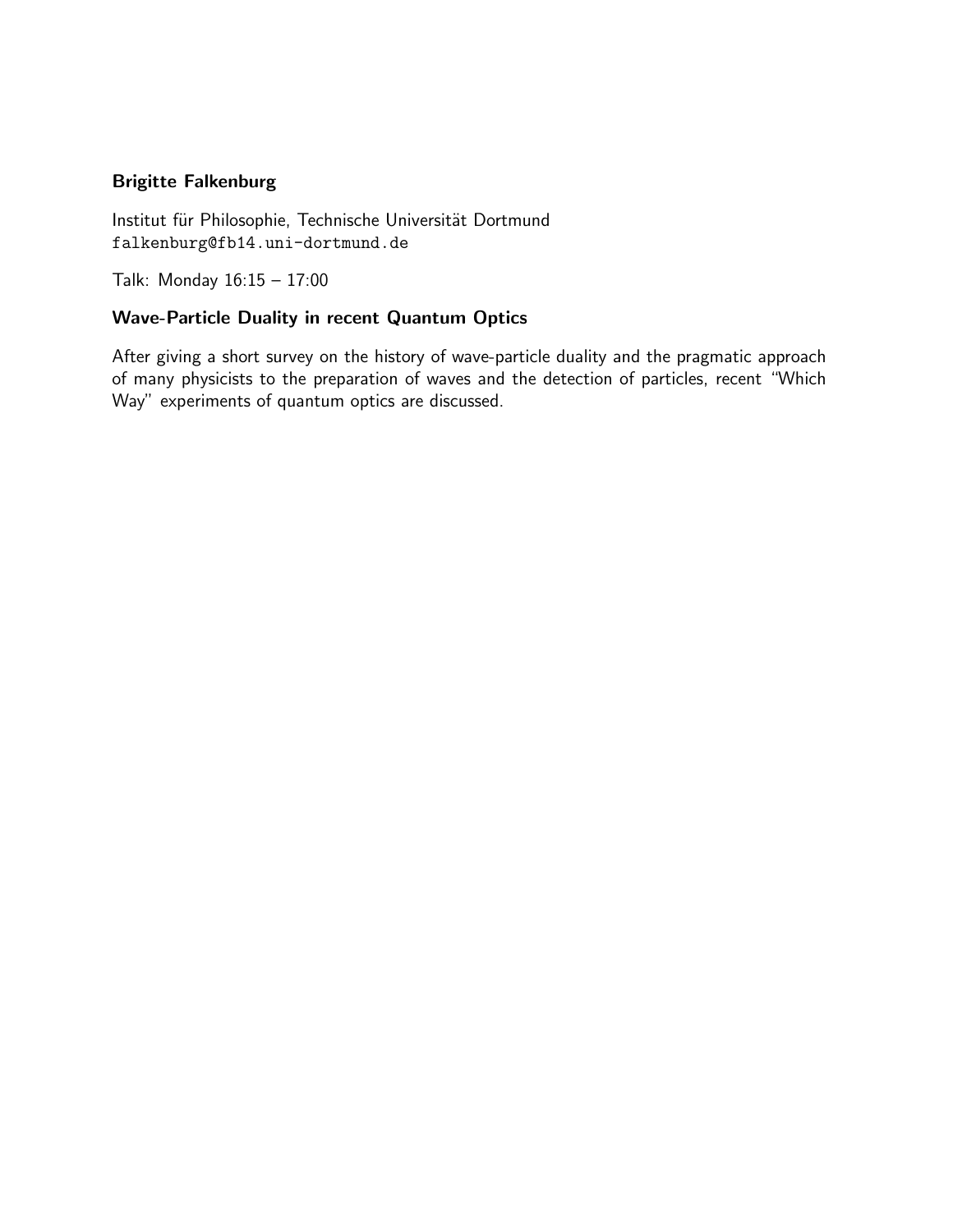#### <span id="page-11-0"></span>Richard Gill

Mathematical Institute, Leiden University gill@math.leidenuniv.nl

Talk: Wednesday 09:00 – 09:45

#### Why Bell's theorem is still relevant and still untested

I will argue that Bell's theorem is still as relevant as ever. I will also argue that Bell's inequality has never been violated experimentally in a situation where the violation would give us good reason to reject local realism.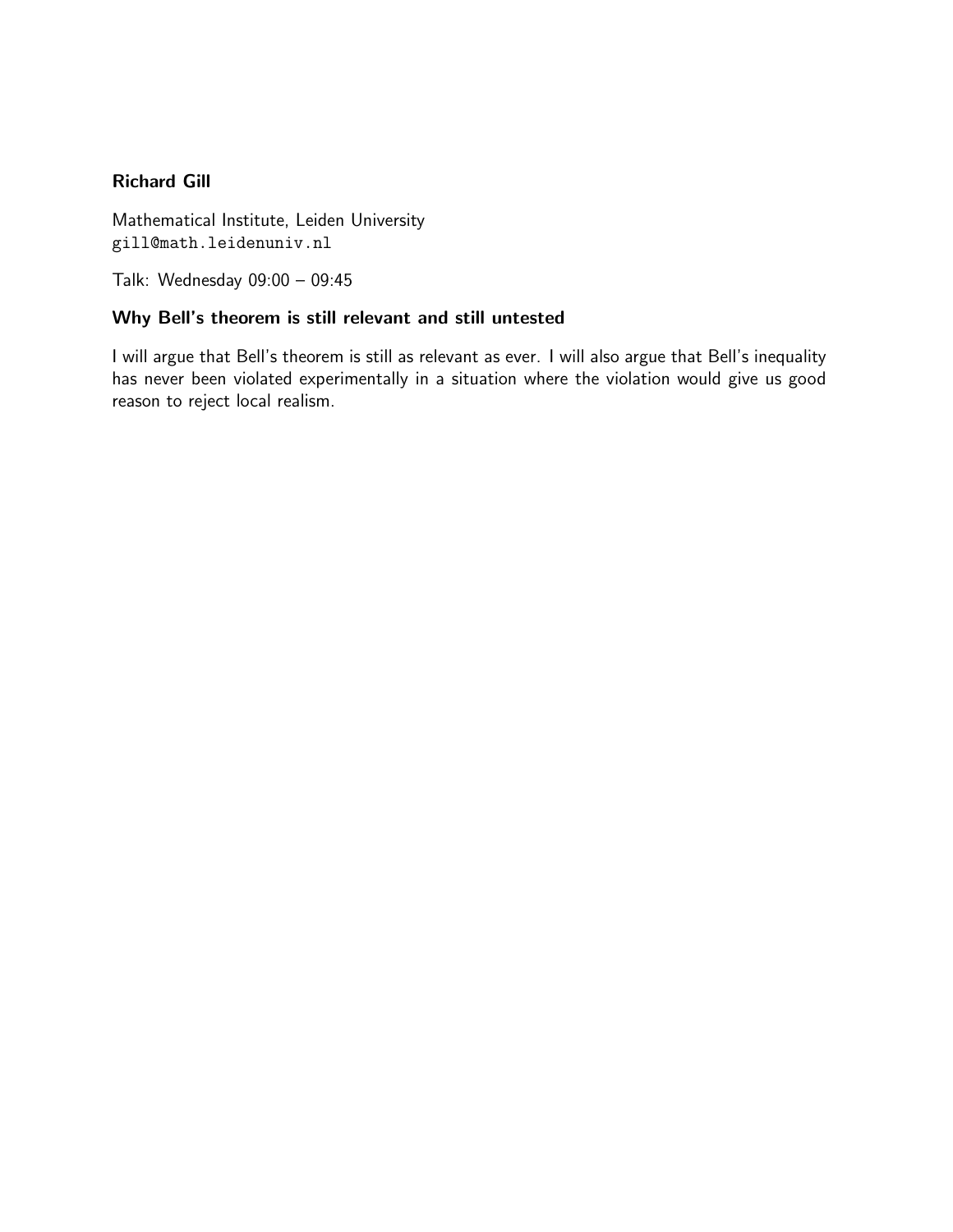#### <span id="page-12-0"></span>Robert Griffiths

Department of Physics, Carnegie-Mellon University rgrif@andrew.cmu.edu

Talk: Tuesday 17:15 – 18:30

#### Consistent Quantum Probabilities

By assuming that quantum dynamics is intrinsically stochastic rather than deterministic, and restricting probabilities to well-defined sample spaces, one can place quantum reasoning about microscopic as well as macroscopic systems on a sound footing, recover all the results of the textbook approach without invoking measurements, resolve the standard paradoxes, and get rid of the (supposed) nonlocalities which make many systems of quantum interpretation hard to reconcile with special relativity.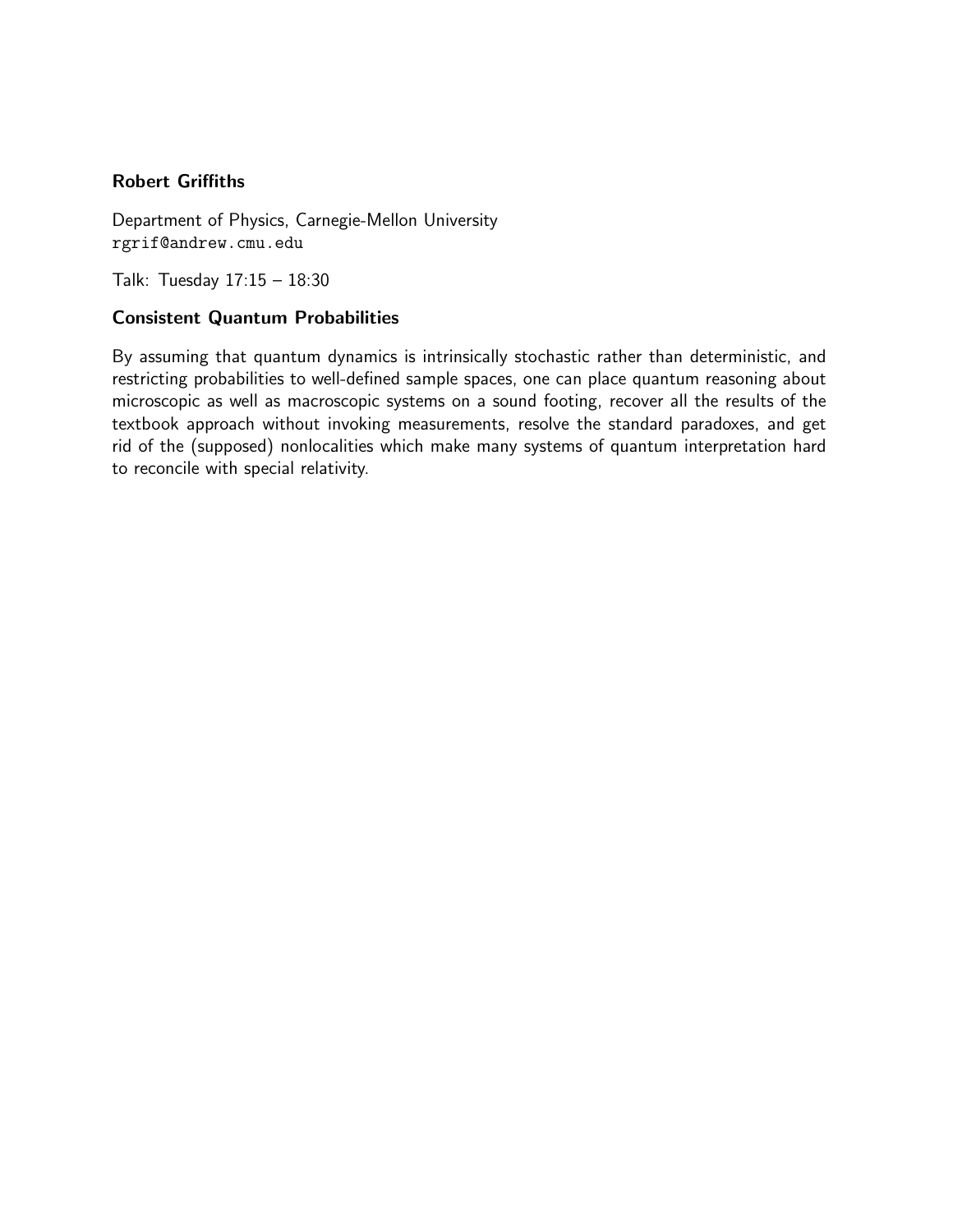#### <span id="page-13-0"></span>Carsten Held

Seminar für Philosophie, Universität Erfurt carsten.held@uni-erfurt.de

Talk: Tuesday 09:45 – 10:30

#### Quantum Measurement and No-Hidden-Variable-Proofs

There is a conflict between quantum mechanics (QM) and the usual expression for QM's completeness. In the standard axiomatization, the state of a QM system' S does not specify any of its properties (values), but only probabilities for values to be found on measurement. One can plausibly assume that if the state predicts a value a with certainty at some t, then S has value a at t. Completeness now standardly is expressed as the claim that beyond these values S possesses no values (COMP). COMP entails that quantum measurement cannot, in general, be faithful, i.e. reveal pre-existing values. COMP is assumed as proven in no-hidden-variables theorems (a corollary from Gleason's theorem and Kochen-Specker type results) that operate under two constraints on values ((i, value relations mirror operator relations) and (ii, values are noncontextual)). But one can show that COMP is inconsistent with QM plus two very plausible principles (P1 and P2). These principles indeed force a more precise axiomatization of QM, which makes explicit that QM measurement must be faithful. As a consequence, the no-hidden-variables results cannot be interpreted as expressing COMP. It cannot be false to assign pre-existing values, but rather it must be false to do so under constraints (i) and (ii). Of course, the burden of proof lies with principles P1 and P2. As these are discussed broadly elsewhere (arXiv:0705.2763), I here address the result's implications for QM measurement.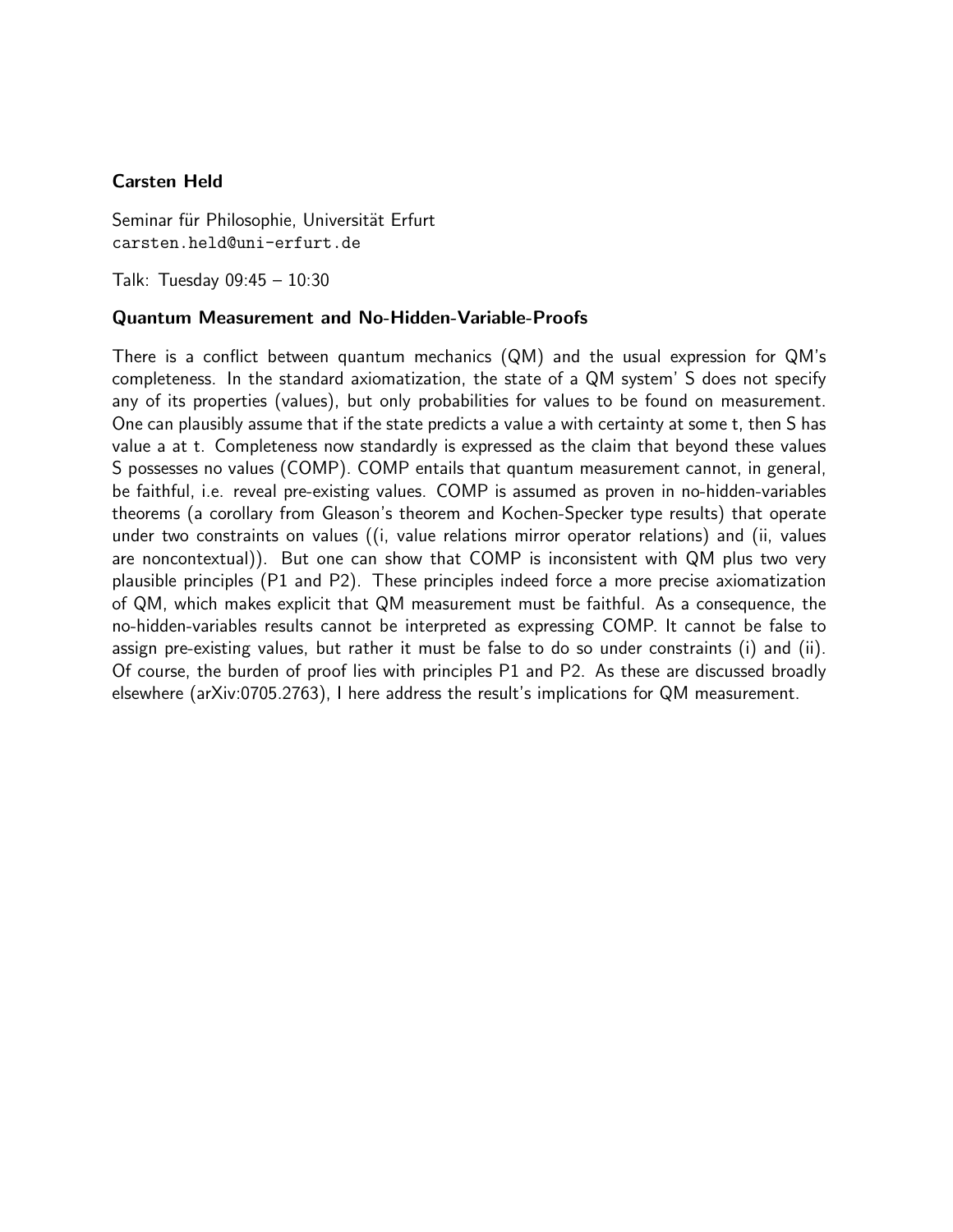#### <span id="page-14-0"></span>Klaus Hornberger

Arnold Sommerfeld Center for Theoretical Physics, Ludwig-Maximilians-Universität München Klaus.Hornberger@physik.uni-muenchen.de

Talk: Monday 17:00 – 17:45

#### Decoherence and the boundaries of the quantum world

I will address the quantum-classical transition from the down-to-earth perspective of a theoretician involved in the microscopic description of macroscopic quantum interference.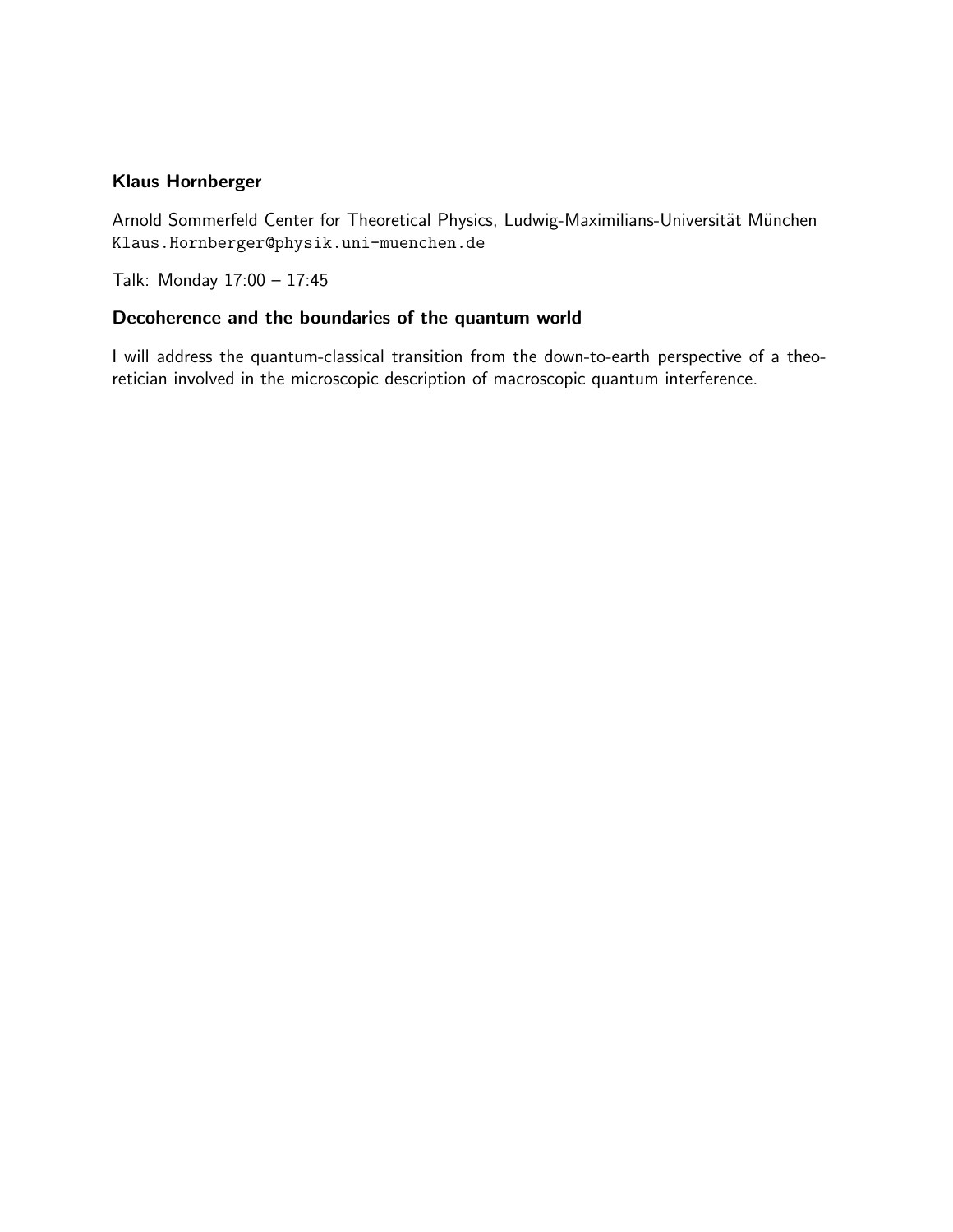#### <span id="page-15-0"></span>Claus Kiefer

Institut für Theoretische Physik, Universität Köln kiefer@thp.uni-koeln.de

Talk: Wednesday 11:00 – 11:45

#### Quantum gravity and the probability interpretation of quantum mechanics

The probability interpretation is at the heart of quantum mechanics. Its validity is connected with the presence of an external time. Models of quantum gravity, on the other hand, are fundamentally timeless. I shall argue that the probability interpretation does not make sense at this level. I shall then discuss in some detail to which extent the notions of time and probability can emerge from quantum gravity in appropriate situations.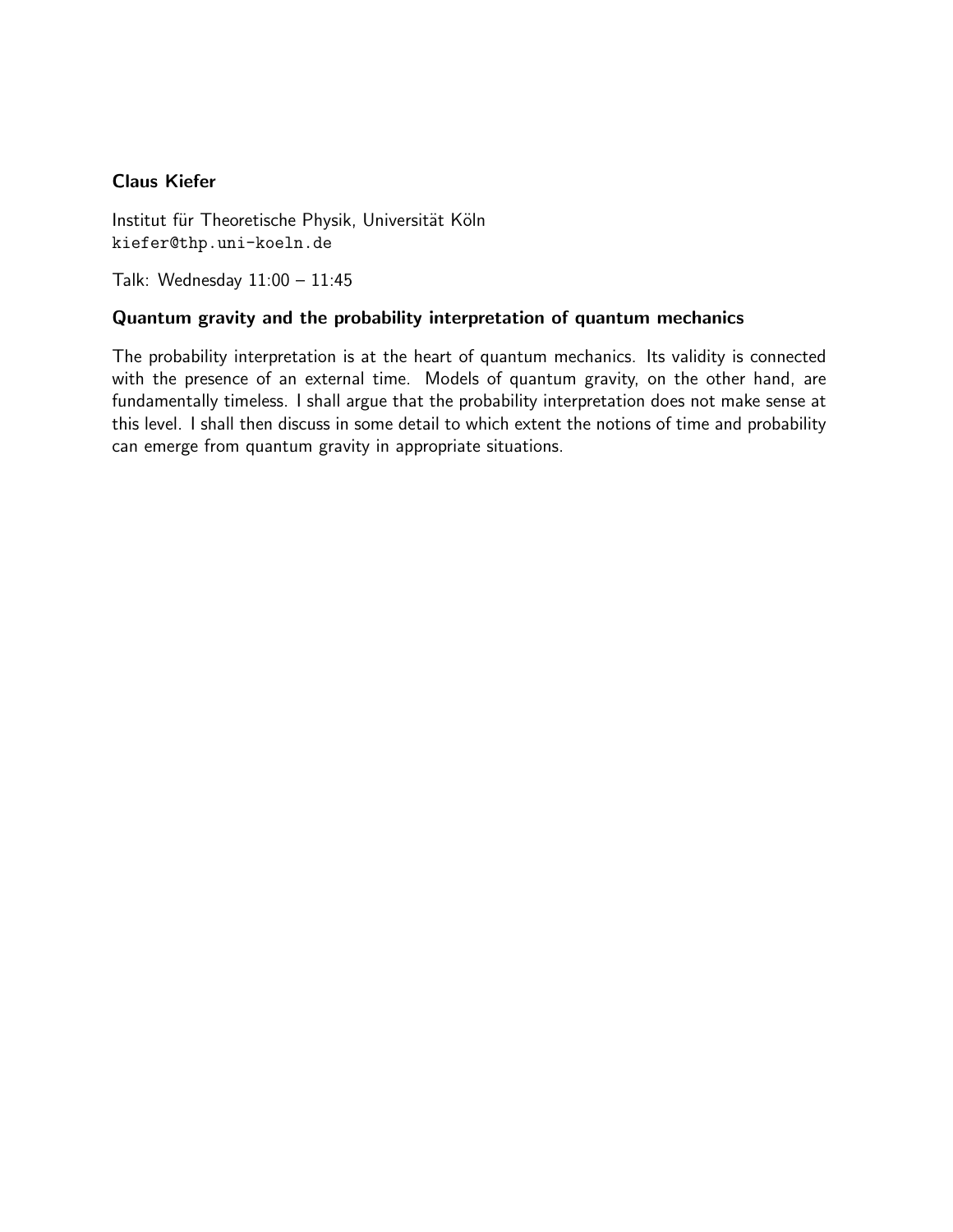#### <span id="page-16-0"></span>Holger Lyre

Institut für Philosophie, Friedrich-Wilhelm-Universität Bonn lyre@uni-bonn.de

Talk: Wednesday 11:45 – 12:30

#### Realism, Scientific Realism and Quantum Interpretations

Quantum theory is generally viewed as a threat to realism. Realism, however, is a philosophical doctrine with many faces and its own complexities. In my talk I will focus on the crucial difference between common sense realism and scientific realism. Loosely speaking, while the former confirms to reality in toto, the latter only concerns theoretical entities in our mature sciences. Scientific anti-realists may thus very well be (and usually are) common sense realists. I will try to analyse whether and in which sense quantum theory in its most prominent interpretations conflicts with either one or both of the two doctrines. Structural realism, a recently flourishing version of scientific realism, will also be considered. The analysis aims to illuminate in which sense quantum theory poses unique problems within the context of the realism debate.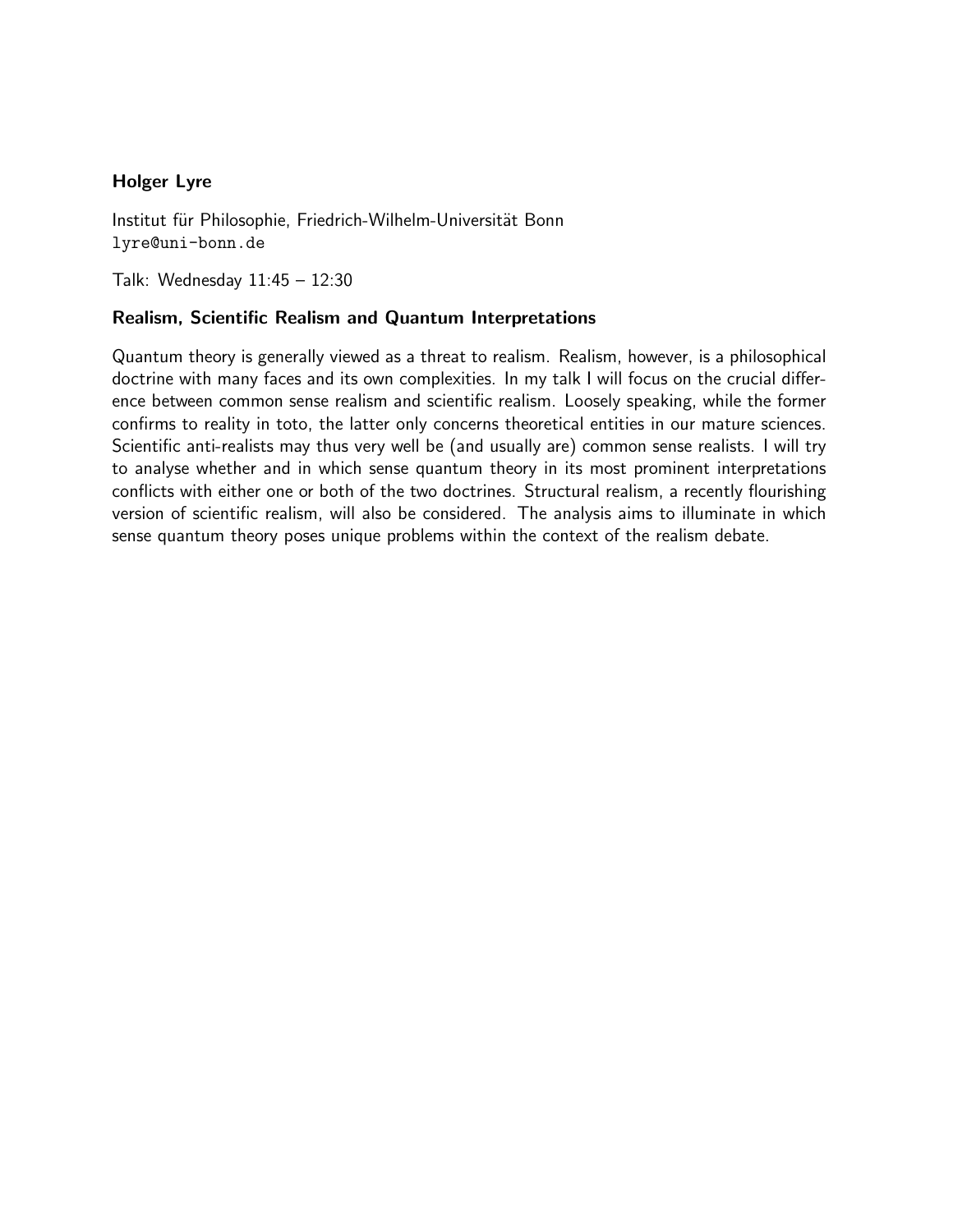#### <span id="page-17-0"></span>Theo Nieuwenhuizen

Institute for Theoretical Physics, Amsterdam University nieuwenh@science.uva.nl

Talk: Monday 17:45 – 18:30

#### Physical model for simultaneous measuring of non-commuting variables

A Hamiltonian model is presented for the quantum mechanical description of a measurement process. To measure the z-component of a spin  $1/2$ , it is coupled to an apparatus consisting of an Ising magnet (many spins  $1/2$ ) and a harmonic bath. The apparatus starts in a mixed state: the magnet as a metastable paramagnet and the bath in a Gibbs state.

The small quantum signal of the spin is amplified because the apparatus goes to its stable upor down ferromagnetic phase.

The exact solution of the problem explains two dogma's of textbooks:

- decay of Schrödinger cat terms on a very short but finite timescale;
- emergence of probabilities in the registration process (derivation of the Born rule).

The approach gives support for the statistical interpretation of QM.

With two such apparati one can simultaneously measure two components of the spin; this measurement cannot be sharp.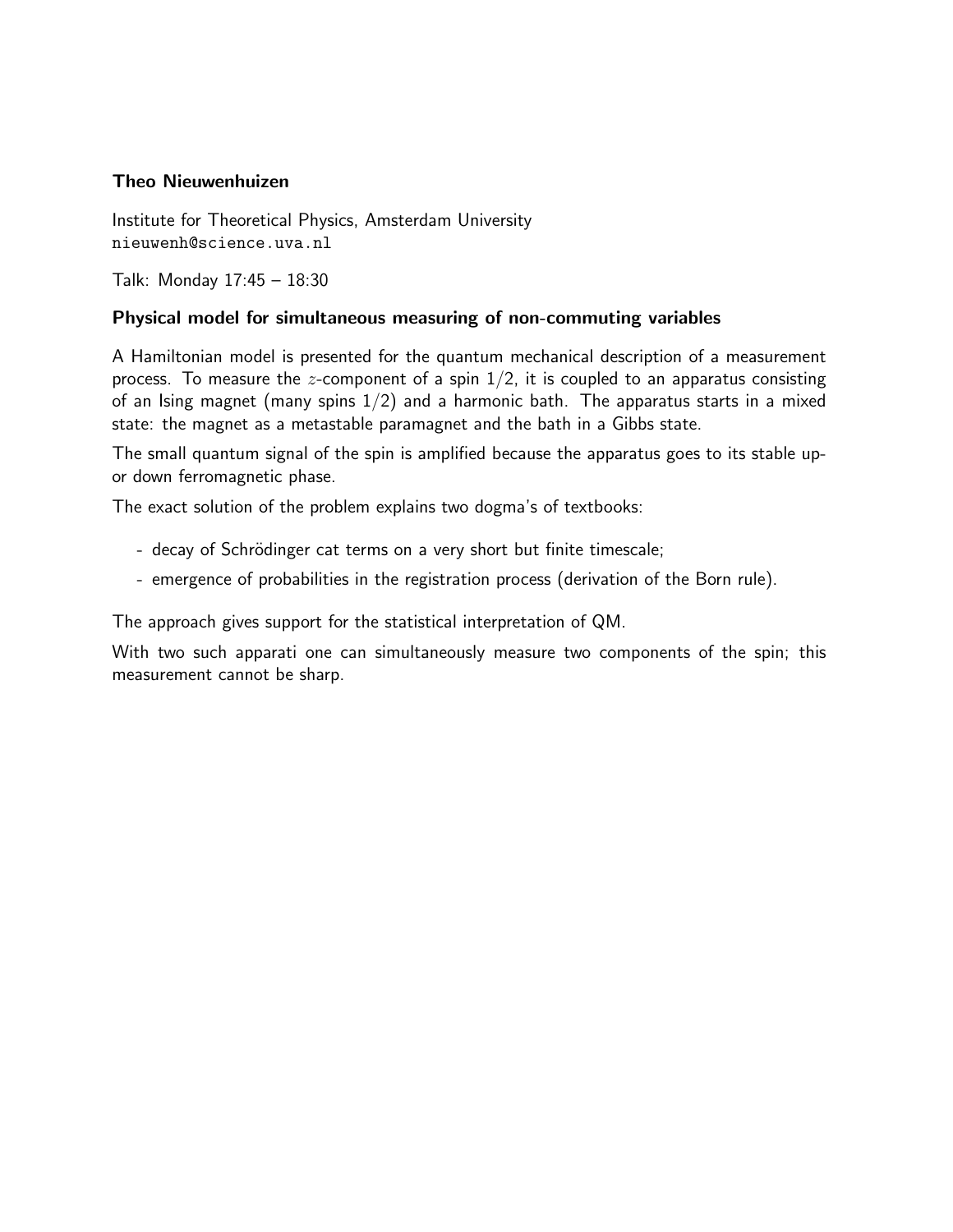#### <span id="page-18-0"></span>Maximilian Schlosshauer

School of Physics, University of Melbourne m.schlosshauer@unimelb.edu.au

Talk: Monday 14:45 – 15:30

#### The nature of quantum states and collapse: Interpretations, decoherence, and classical concepts

What does the current landscape of interpretations of quantum mechanics look like with respect to assumptions about the nature of quantum states and of wave-function collapse? What role does environmental entanglement (decoherence) play in helping us explain seemingly fundamental elements such as measurement, quantum events, and classical concepts? In this talk, I will first give an overview of possible answers one may give to these questions, and then argue for the viability and merits of a "wave function only" approach to quantum mechanics. The main purpose of this talk is to outline the "big picture" and thus to lay out the playing field for further, more specialized discussion.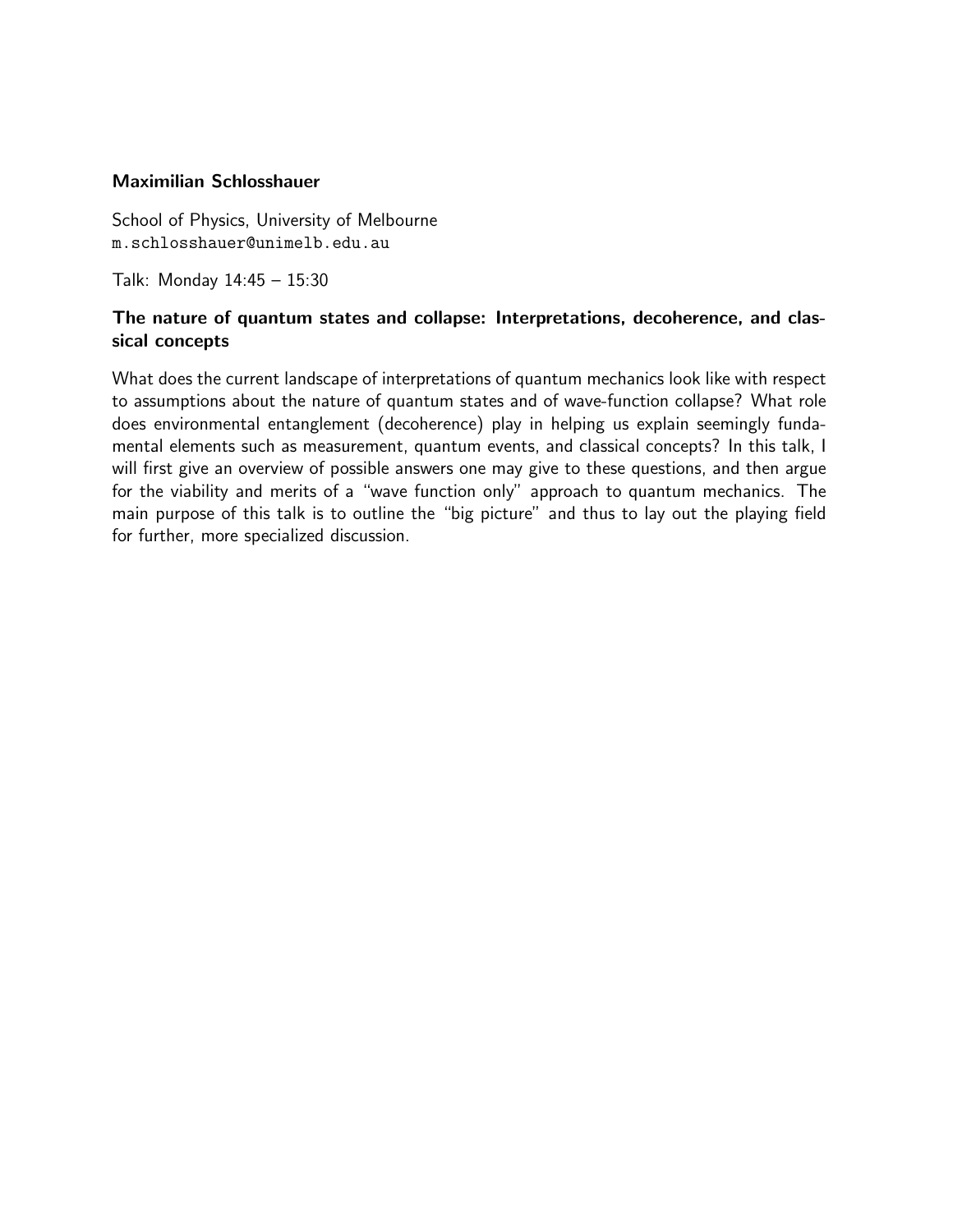#### <span id="page-19-0"></span>Harald Weinfurter

Sektion Physik, Ludwig-Maximilians-Universität München h.w@lmu.de

Talk: Tuesday 11:00 – 11:45

#### Loophole free Beel tests?

We describe plans for a Bell type experiment trying to close detection and locality loophole at the same time. The question arises, whether this is enough to disprove local hiddenvariable theories?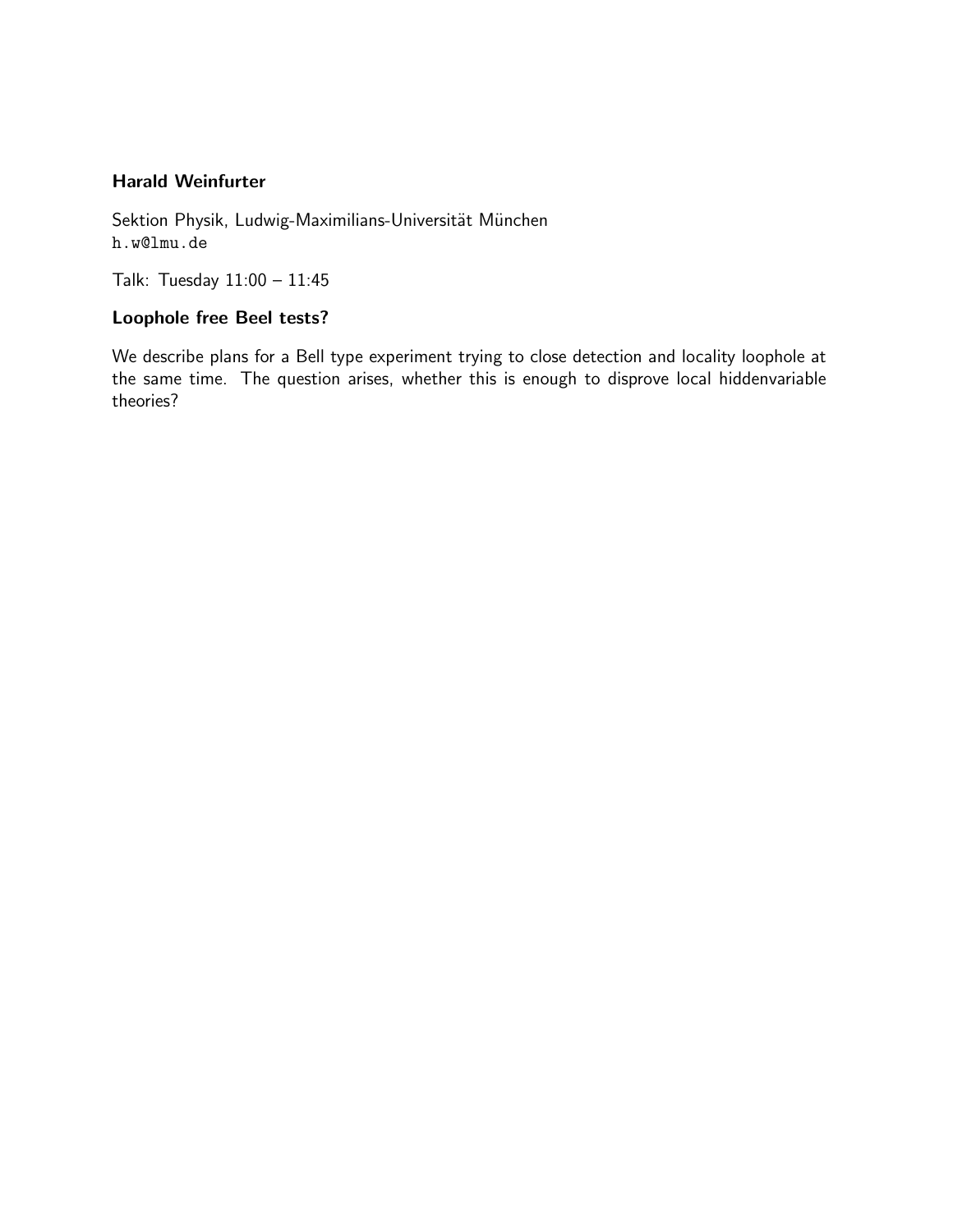#### <span id="page-20-0"></span>Reinhard Werner

Institut für Mathematische Physik, TU Braunschweig R.Werner@tu-bs.de

Talk: Wednesday 14:30 – 15:15

#### Layers of interpretation: what should we teach?

Quantum theory is often described as at the same time rife with paradox and immensely successful. I believe that we owe our students an explanation how the theory works pragmatically, and what one should know in order to contribute to that success story. But we should also encourage students to take their sense of paradox seriously, even if it mostly comes from naive extrapolation of classical intuitions. We should emphasize that classical notions are always possible, but at a price. The best we can do is to spell out this price as clearly as possible.

Apart from raising these points, I will comment on some of the talks and discussions of the workshop, taking a subjective view, and possibly arriving at some sort of conclusion.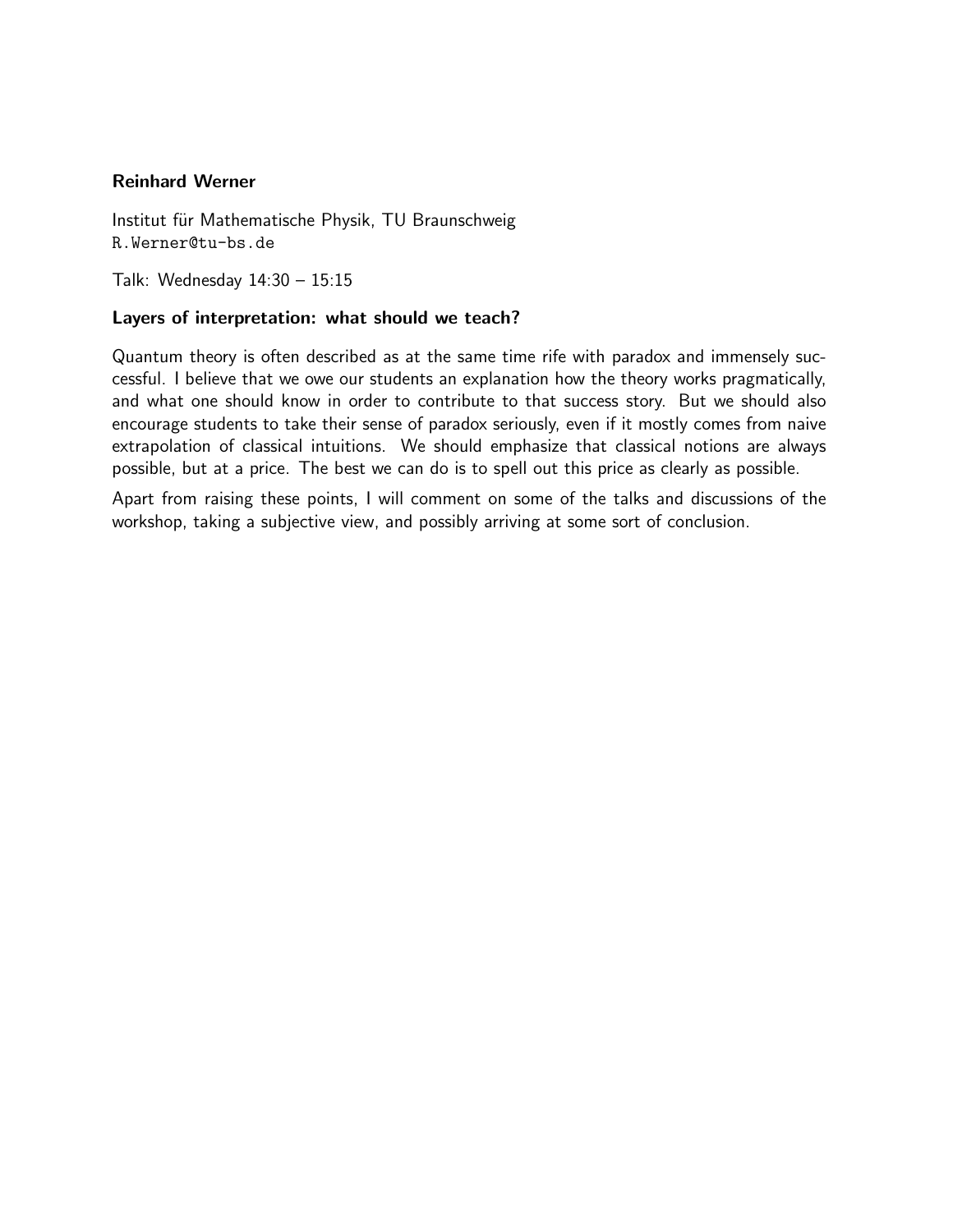## <span id="page-21-0"></span>Anton Zeilinger

Universität Wien anton.zeilinger@univie.ac.at

Talk: Monday 14:00 – 14:45

Information and Quantum Information and the Foundations of Physics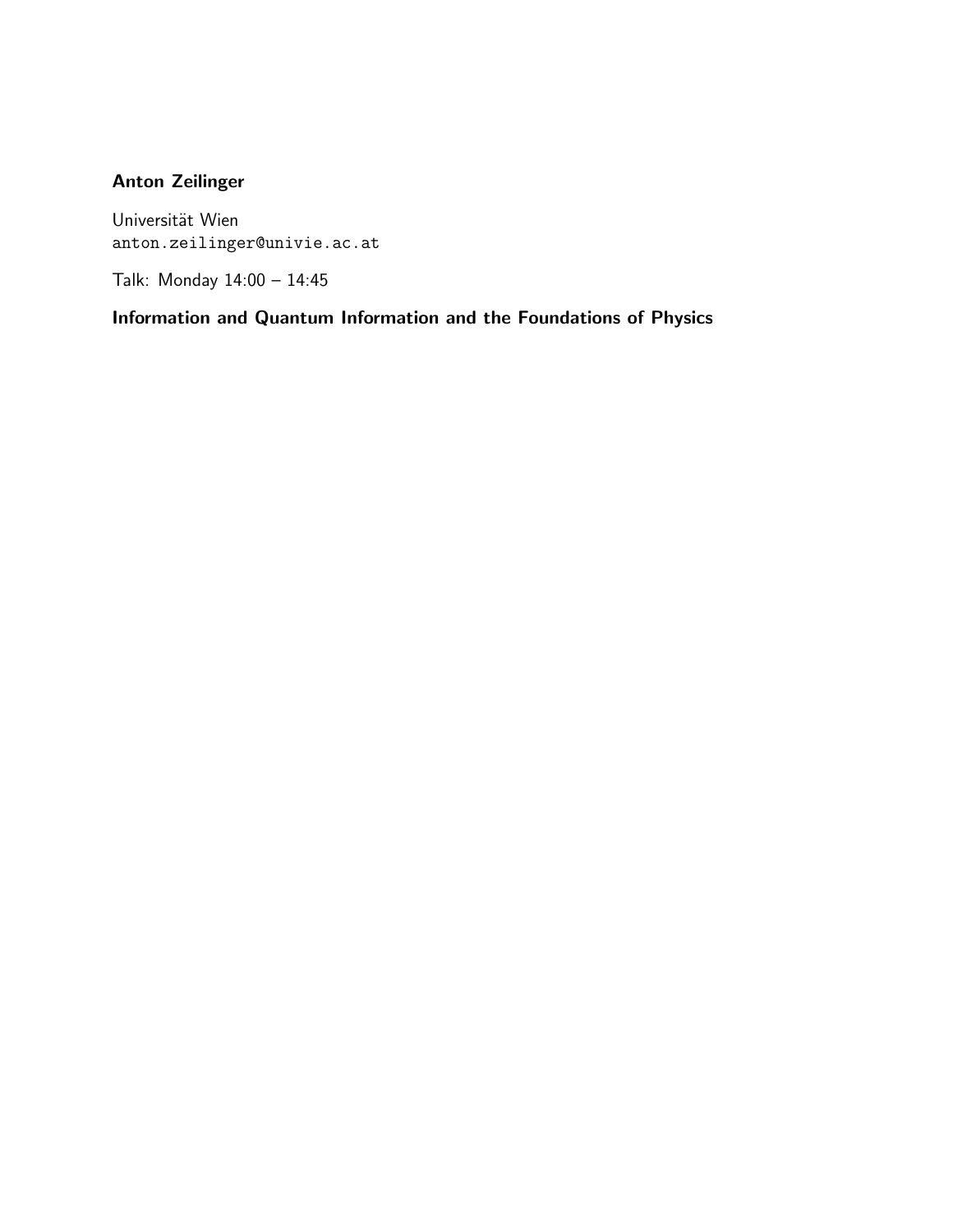# Hosts: Working group "Frontiers of Quantum Theory"

<span id="page-22-9"></span><span id="page-22-8"></span><span id="page-22-7"></span><span id="page-22-6"></span><span id="page-22-5"></span><span id="page-22-4"></span><span id="page-22-3"></span><span id="page-22-2"></span><span id="page-22-1"></span><span id="page-22-0"></span>

| <b>Gerhard Ernst</b>         | Ludwig-Maximilians-Universität München<br>Seminar für Philosophie, Logik und Wissenschaftstheorie<br>Gerhard.Ernst@lrz.uni-muenchen.de            |
|------------------------------|---------------------------------------------------------------------------------------------------------------------------------------------------|
| <b>Christian Fleischhack</b> | Universität Hamburg<br>Department Mathematik<br>christian.fleischhack@math.uni-hamburg.de                                                         |
| <b>Walter Hofstetter</b>     | Johann Wolfgang Goethe-Universität Frankfurt<br>Institut für Theoretische Physik<br>hofstett@physik.uni-frankfurt.de                              |
| <b>Mathias Kläui</b>         | Universität Konstanz<br>Fachbereich Physik<br>Magnetische Materialien, Magneto- und Spinelektronik<br>mathias.klaeui@uni-konstanz.de              |
| <b>Cord Müller</b>           | Universität Bayreuth<br>Juniorprofessur Theoretische Physik<br>Cord.Mueller@uni-bayreuth.de                                                       |
| <b>Melanie Schnell</b>       | Fritz-Haber-Institut der Max-Planck-Gesellschaft<br>Abteilung Molekülphysik<br><b>Berlin</b><br>schnell@fhi-berlin.mpg.de                         |
| <b>Ulrich Schollwöck</b>     | Rheinisch-Westfälische Technische Hochschule Aachen<br>Institut für theoretische Physik C<br>scholl@physik.rwth-aachen.de                         |
| <b>Christine Silberhorn</b>  | Universität Erlangen-Nürnberg<br>Institut für Optik, Information und Photonik<br>Max-Planck-Forschungsgruppe<br>csilberhorn@optik.uni-erlangen.de |
| <b>Volker Springel</b>       | Max-Planck-Institut für Astrophysik<br>Garching bei München<br>volker@mpa-garching.mpg.de                                                         |
| <b>Philip Walther</b>        | Harvard University<br>Department of Physics<br>pwalther@fas.harvard.edu                                                                           |
|                              |                                                                                                                                                   |